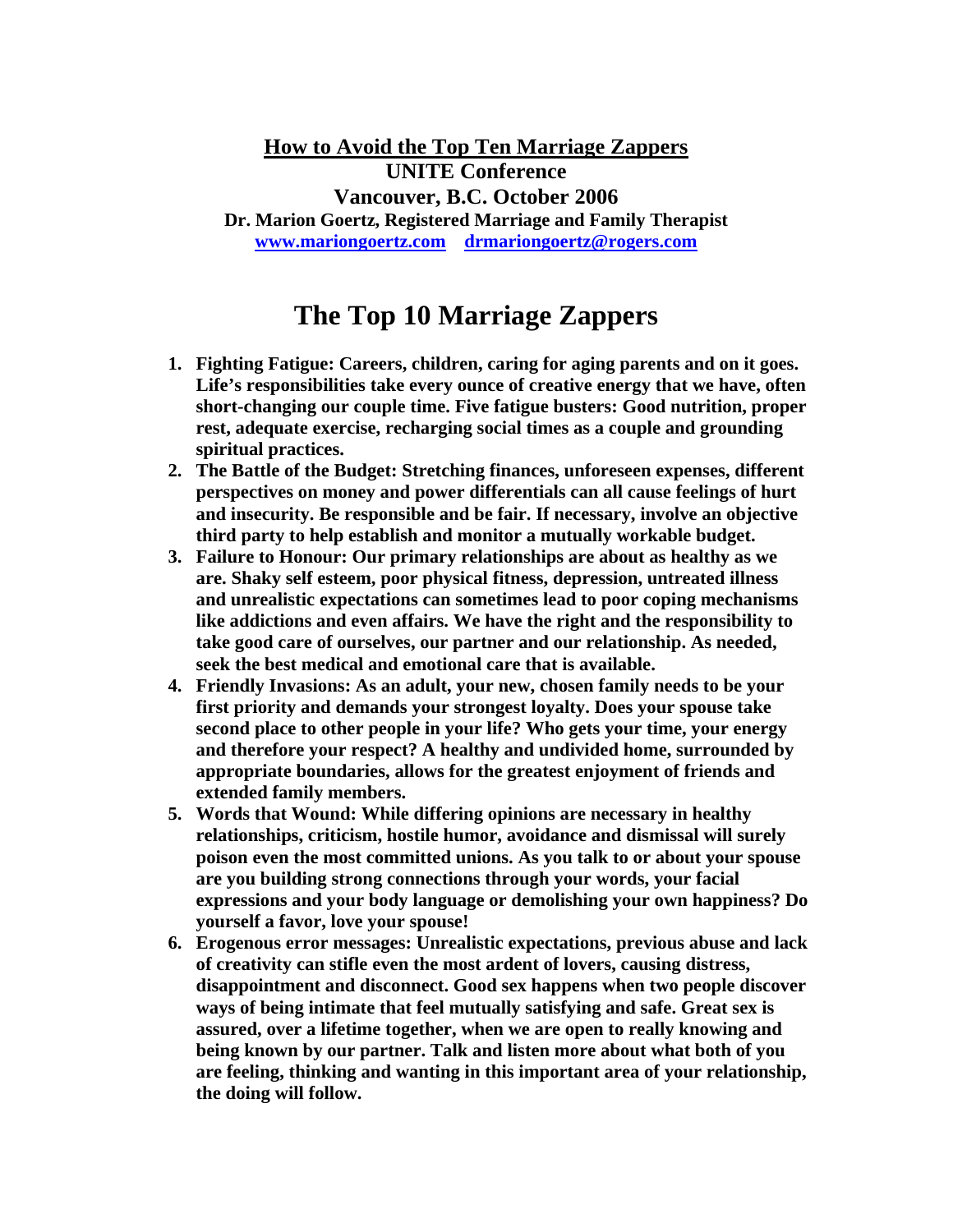- **7. Right on time: Like clockwork, life brings change…kids, careers, mortgages and menopause. You're in this together. Do your homework, make healthy choices and maximize couple time to draw on the resources you both bring.**
- **8. Losses and Grief: Loved ones, job or home. Often there are people and things in our lives that we weren't quite ready to let go of, leaving us bereft, confused and in pain. Give the gift of unhurried listening to your partner. Help them hold their questions and their pain. Don't try to fix them, just love them with your gentle, healing presence.**
- **9. Mediocrity and More of the same: Forgetting to invest, to be playful and spontaneous. Take turns being creative. Celebrate every chance you get! Meet at unusual times and places, an afternoon matinee or an unscheduled coffee break. Go to bed earlier as often as possible. Bring home a balloon, a card, a flower, a bag of your buddy's favorite candy. Give coupons for backrubs and special intimacies.**
- **10. Blast from the past: Previous wounding, unresolved conflict, unforgiveness. Time seldom heals all wounds. Sometimes our best, most intimate selves are held hostage by fear, sadness and anger over old bruises. Minister to your wounds, expose them to the light of truth, talk them through, accept what can't be changed, change what can. Soothe your soul and be free to invest new love and joy in yourself and your partner.**

**Everything we do or neglect to do registers on the barometer of our love life. While we often can't predict stormy weather, we have more control over the amount of sunshine in our relationship than we think. Applied logic, humor and liberal doses of good will support life-affirming connection with our partner and remind us that we're not alone. How are you doing? What do you need to change individually or together to maximize intimacy and minimize disconnect?** 

**Two basic couple check-in questions: "How are we doing? "What do you need from me right now?" Ask them regularly and respond sincerely. We both have primal needs to feel connected, accepted and loved. Times of playfulness and spontaneity are just as important as times spent together for stillness and healing. Above all make regular deposits of good will in your relationship account through kind and affirming words and actions. You'll need the accumulated collateral when life threatens to drain your relationship resources/assets!** 

**© 2000 Marion Goertz**